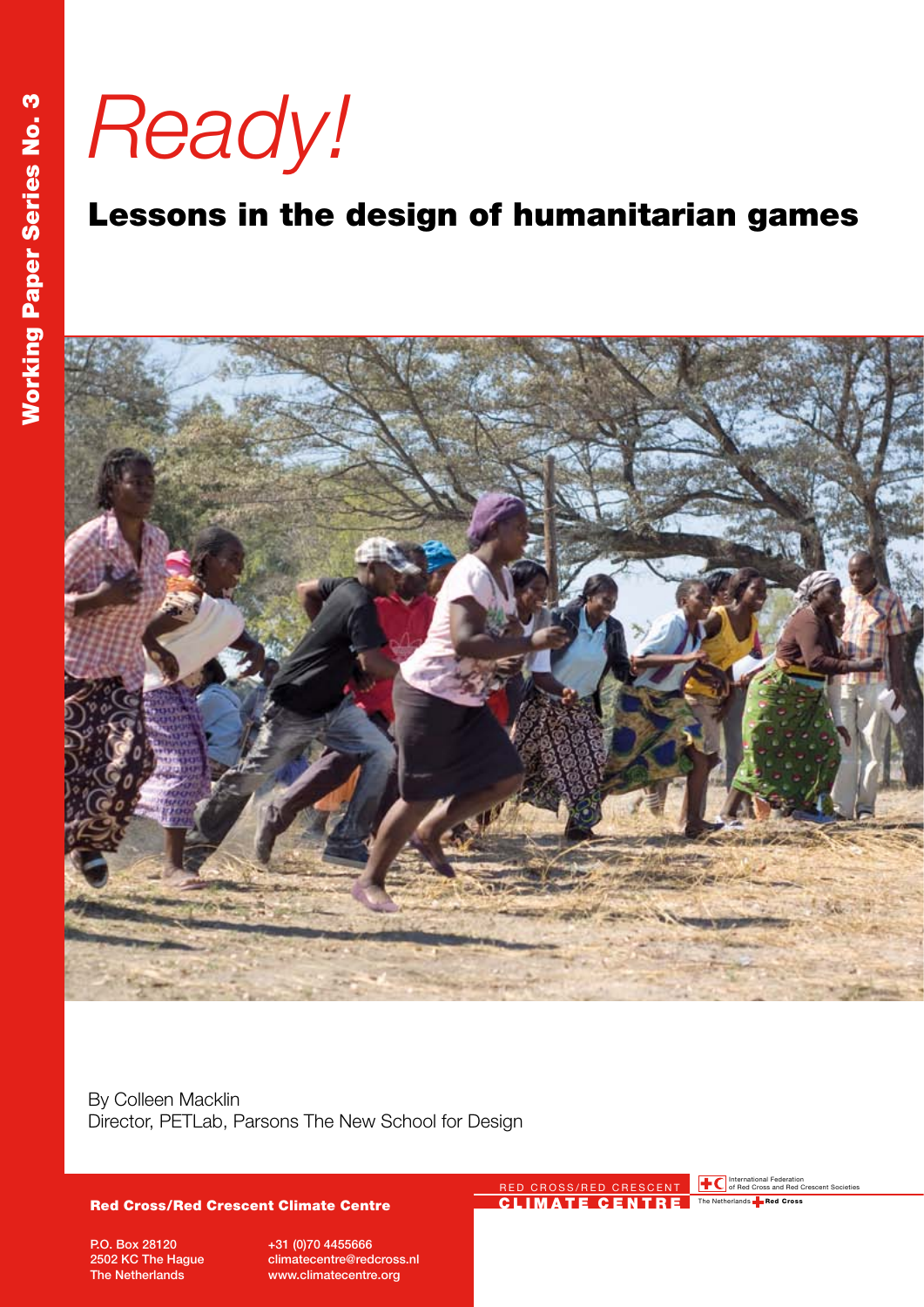## 1. Introduction

Everyone lines up. They are told to wait for the count of three. As the countdown starts, they get set, one foot behind the other, arms in a frozen runner's position. "One...two...*two and a half*." They all stumble to catch themselves, laughing at the tease. Everyone composes themselves again and freezes. "One...two...THREE!" They race in small groups towards the papers scattered on the ground on which they find varying numbers of dice. They crouch and roll them, one at a time. After a few seconds, players stand up, taking the sheets of paper and dice with them as they seek out more sheets with dice, some cleverly hidden. After a while, a voice calls out: "Ten seconds left." The scene becomes frantic. "Nine." Hands shake dice more quickly. "Eight." Some players are spinning in circles trying to figure out their next move. "Time's up!" The countdown ends and everyone's shoulders slacken as they laugh and return to their seats under the tree.



*A Google map of Katima Mulilo and the Caprivi Strip. The Zambezi river is shown in the zoomed image.*

This is a scene from a game called *Ready!* played in Katima Mulilo, Namibia, a town in the Caprivi Strip, part of whose northern border is the Zambezi river. Communities in the region have been subjected to annual floods that are expected to become increasingly severe due to climate change. In the summer of 2012, I travelled there with two of my students and several members of the American Red Cross (ARC) to test the effectiveness of games we had designed to create awareness and trigger conversation about flood preparedness. The games are part of a broader ARC effort in disaster risk reduction (DRR) – an initiative to reduce vulnerabilities and increase

community readiness in the face of natural disasters. The American Red Cross has teamed up with the Red Cross Red Crescent Climate Centre and PETLab, a research lab at Parsons The New School for Design, to develop games to help communities prepare for natural disasters of increasing severity. What started as a small experiment in promoting games for facilitating humanitarian efforts to raise awareness and promote learning about DRR amongst communities has now become a valued methodology in American Red Cross DRR work.

Why are games being taken seriously in the humanitarian sector and how are they being used? What evidence do we have that games are effective, and what exactly are they effective for? The goal of this new Climate Centre working paper is to identify best practices for using games in DRR and to document what has been learned for the benefit of international humanitarian organizations, designers, and practitioners interested in the potential of games. It proposes using games as a shared language between organizations and local communities – one that enables responsiveness to dynamic and complex local and global challenges.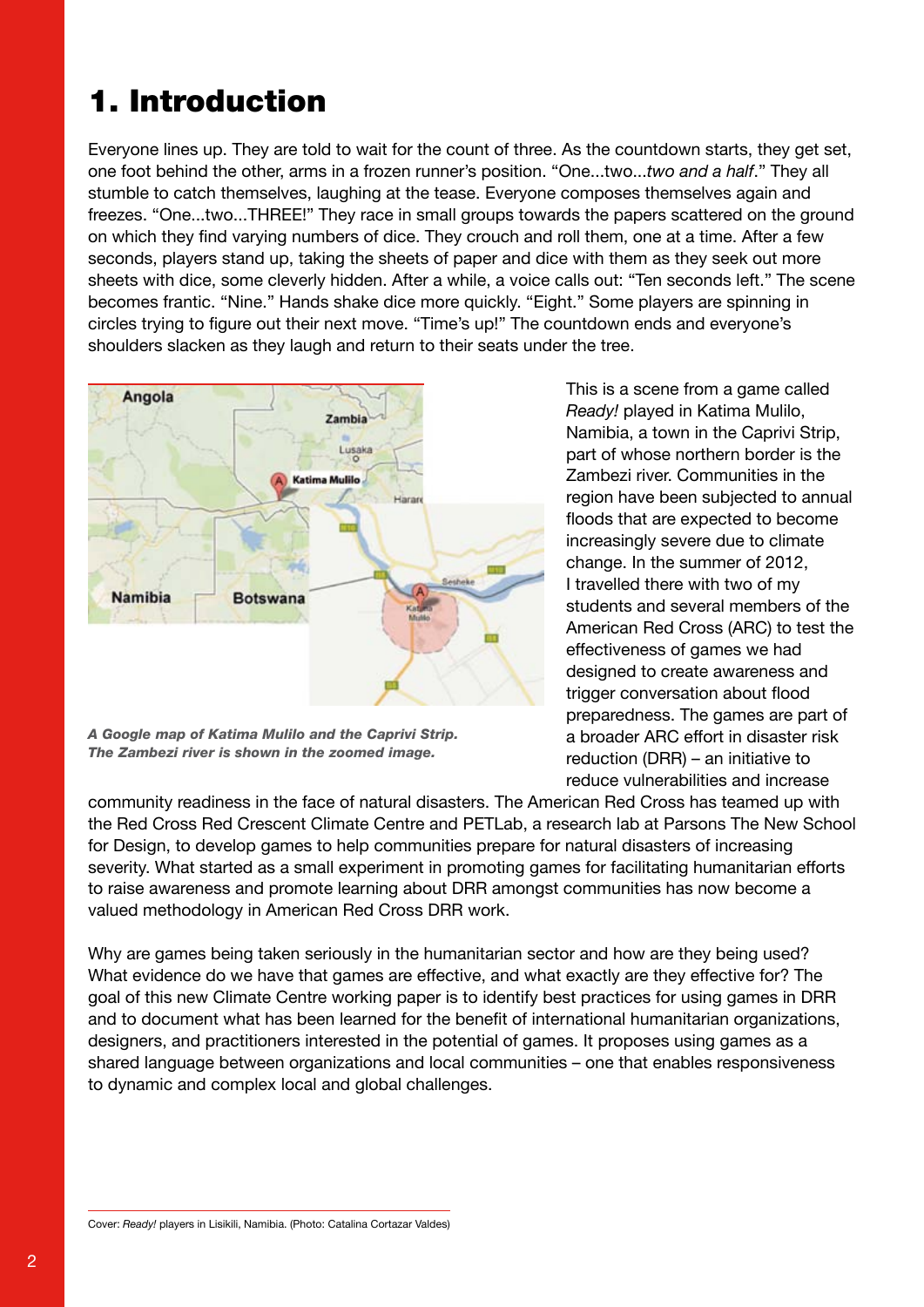# 2. The context for humanitarian games

*Ready!* is the product of Games for a New Climate, an initiative between PETLab and partners within the Red Cross Red Crescent Movement that are designing "serious games" or "games for change". The goal of Games for a New Climate is to provide playful and engaging experiences designed to assist in assessing local vulnerability and DRR activities, and to facilitate a general awareness of the increasing risks posed by climate change.

Since PETLab's founding in 2005, my students and I have been developing games and game-based curricula with a variety of partners on issues as diverse as the US federal deficit with the game *Budgetball* (2009) and urban activism with the location-based game *Re: Activism* (2008). The experiences we have had developing these games led to an understanding of some of the unique challenges inherent in what I call "games for x", i.e. games for change and learning of a reality-based purpose or outcome. Many of these insights are described further in this paper. The lessons learned making "games for x" and the collective knowledge in the games for change community made the Games for a New Climate initiative possible. With the games for change community of practice that has coalesced in recent years, a deeper understanding of games as a powerful tool for learning and community engagement has emerged. *Ready!* is one example of many games that provide object lessons in how, and in what contexts, games work.

*Ready!* is one of a set of non-digital games that PETLab has worked on with the American Red Cross and the Climate Centre beginning in late 2009 in St. Louis, Senegal. Since then, villagers, Red Cross Red Crescent staff and volunteers, senior policy-makers and dignitaries have played games designed with Parsons students in over 30 countries. Since 2009, the games have been featured at UN climate talks (COP meetings) in Cancun, Copenhagen, Durban, Doha and Warsaw in November 2013. The popularity of these games as participatory tools for learning and dialogue has begun to spread beyond the Red Cross Red Crescent to organizations such as CARE International, the World Bank, Oxfam and USAID. In the humanitarian sector, it seems that games are catching on as a tool for engagement with communities around the world.

Ready! *players in Isize, Namibia. (Photo: Catalina Cortazar Valdes)*

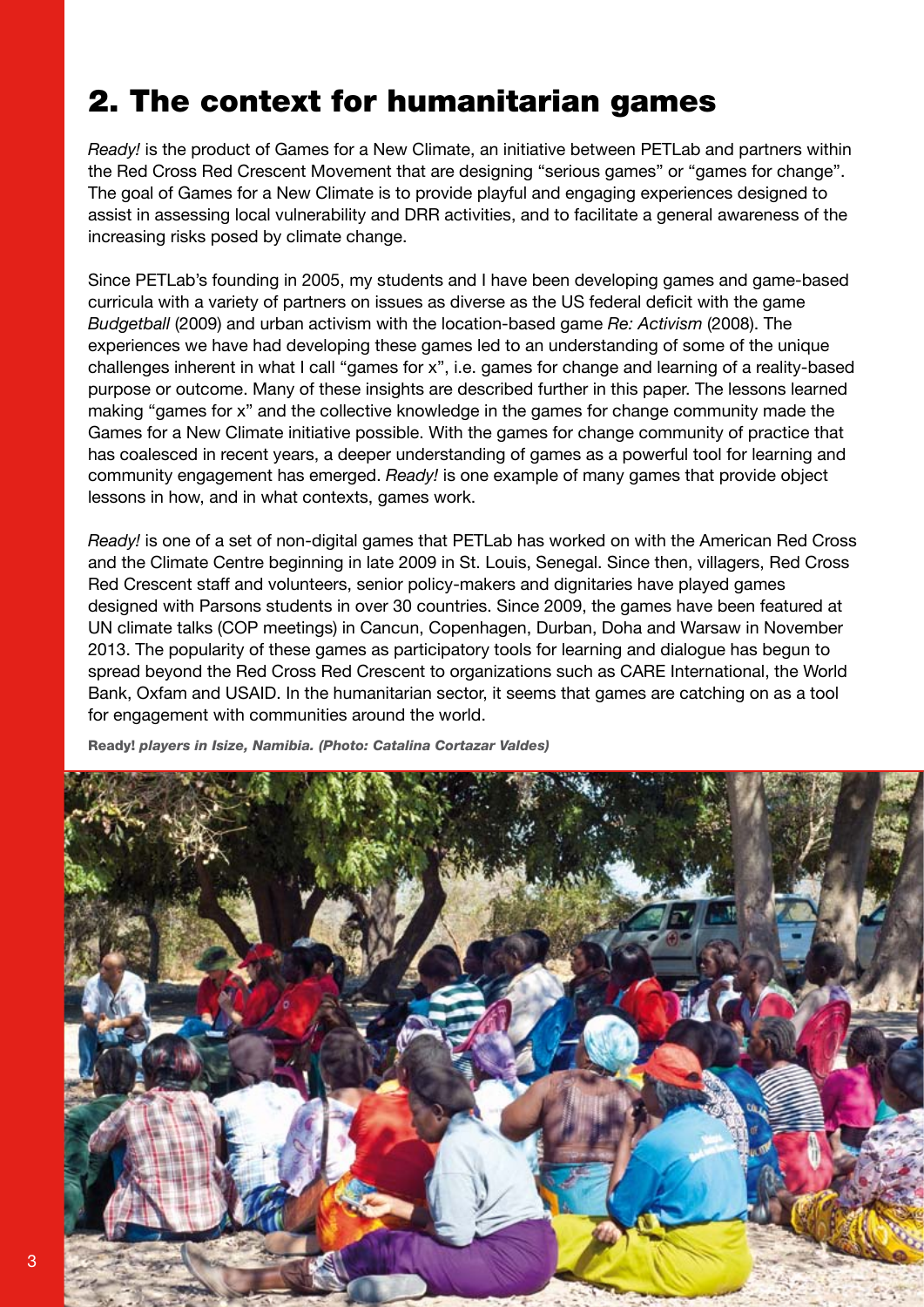# 3. A game for Namibia

*Ready!* was first played in the field in Namibia in June 2012. To facilitate playing and testing the game, I travelled to Namibia with two graduate students, Catalina Cortazar Valdes and Ramiro Corbetta – one of the primary designers of *Ready!* We were joined by several ARC staff and hosted by the Namibian Red Cross. Our itinerary involved training a group of local Red Cross volunteers to observe and facilitate the game as well as two field tests of the game, one in Lisikili and the other in Isize, both rural subsistence farming communities. We also performed a special demonstration session of the game for a Red Cross project launch in Lisikili. To recruit players, a Namibian Red Cross project officer called a community meeting to invite them to play.

Of the two Caprivi communities of Lisikili and Isize, only Lisikili was part of the disaster risk reduction programme, Building Resilient African Communities (BRACES), which sought to "identify communities' existing vulnerabilities and capacities…through a Vulnerability and Capacity Assessment (VCA), engaging them through a participatory process to ultimately develop and implement context-specific Community Action Plans" (Maenzanise and Braman, 2012).

Each village has a similar economy: the villagers are primarily subsistence farmers and fishermen greatly dependent on living near water sources. Every year during the rainy season the villagers experience floods. When the flooding comes, they temporarily migrate to higher ground and ultimately squat on the land of other communities. We were told by residents of both Lisikili and Isize that having to relocate created "social discomfort", and they were never certain if they would be asked to leave. At the same time, while the families moved to higher ground, many of the men continued to stay near the water's edge to take advantage of more plentiful fishing during the floods. This also had its dangers, though, from waterborne illness to attacks from dangerous hippopotamuses and crocodiles.

Each of our play sessions took place outside under the shade of trees. For both, some tables and chairs were set up to facilitate group discussions and brainstorming. The context for the game had always been very important to its design. Because the game needed to be playable in rural locations

*Two* Ready! *teams brainstorm in Lisikili. (Photo: Ramiro Corbetta)*

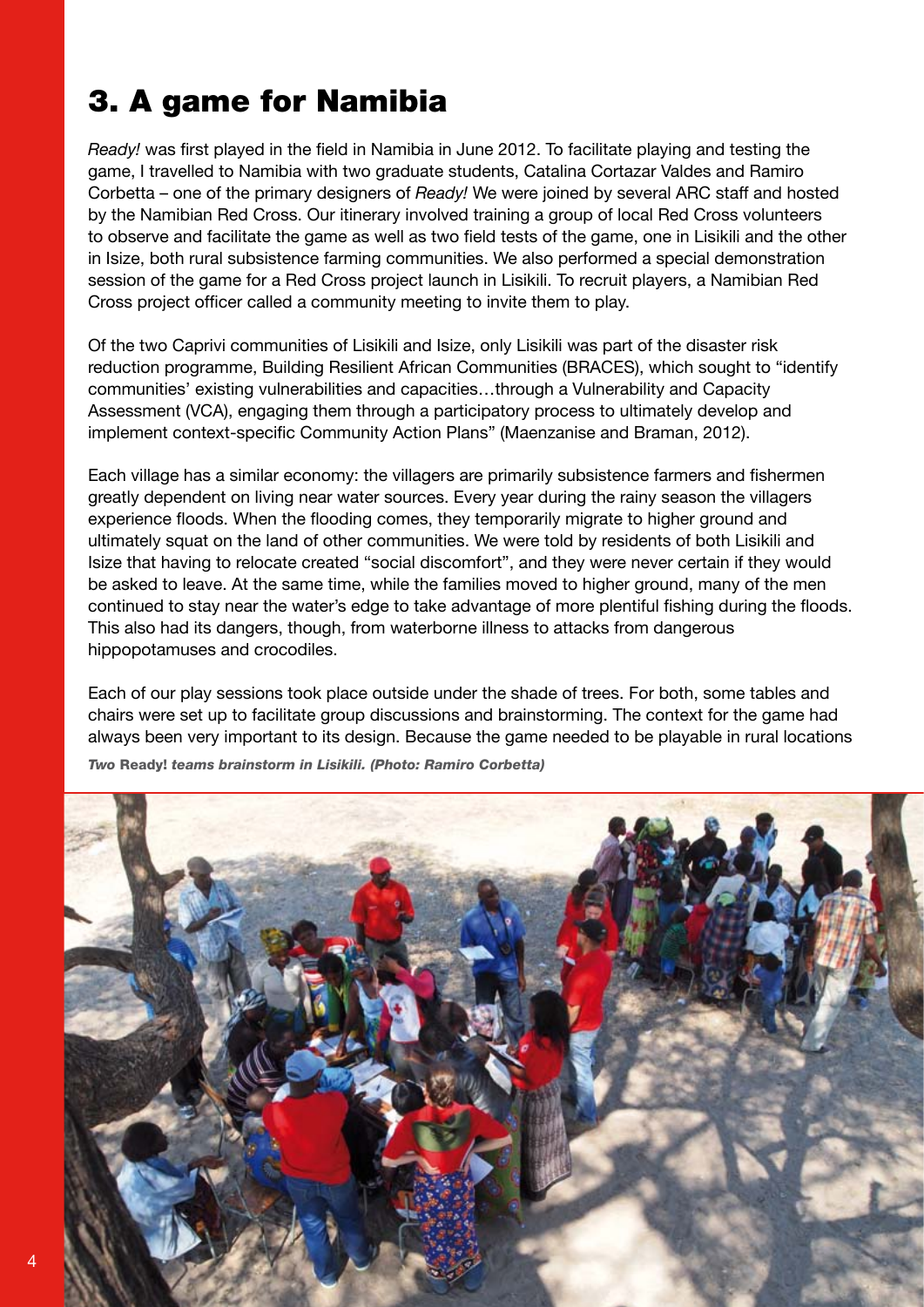with multiple participants, we ruled out the use of any technology involving electricity or special furniture or equipment. Our technologies were all analogue: paper, pencil, dice, cards, timers.

Simpler, analogue technologies can offer several advantages. First, a non-digital game is faster to produce. The team can quickly iterate the design without needing to grapple with code, extensive art and sound assets, or debugging on multiple platforms. Second, designing digital games is a specialized craft, while designing analogue games is something with which we all have experience. Almost every child creates their own playground games or learns the dynamics of rules by changing them and trying them out. This allowed us to include students and advisors with varying technical expertise in the design team. Third, the fact that the game is analogue, and the rules maintained by a facilitator, means that the rules are also easily modified. This was particularly important to us because we were unsure of the exact context. Would there be tables? Indoors or outdoors?

We were also not well-versed in local game traditions and literacy, and unsure of the availability of materials for the game. Thus an analogue game permitted sufficient flexibility for a local facilitator to modify content to better suit the community's reality. In fact, given the flexibility built into the design of the game *Ready!* it can be equally appropriate for eliciting discussion about preparing for a fire risk as for flood risk. An analogue game can also accommodate a large number of players and encourages face-to-face social interaction. This is not unique to analogue games, but it is one of its main features.

# 4. Playing *Ready!*

This game mixes some of the qualities of physical sports (foot races, scavenger hunts) with games of chance (dice) and player content-creation (generating the material the game is based on). The game's ten steps are described below. The description has been simplified a bit; not every logistic step is described for sake of clarity and brevity, but it is an accurate rendition of how the game is played and experienced.

*Actions from Lisikili: "Look for the vulnerable and ensure their safety" and "Cattle to higher places." (Photo: Catalina Cortazar Valdes)*

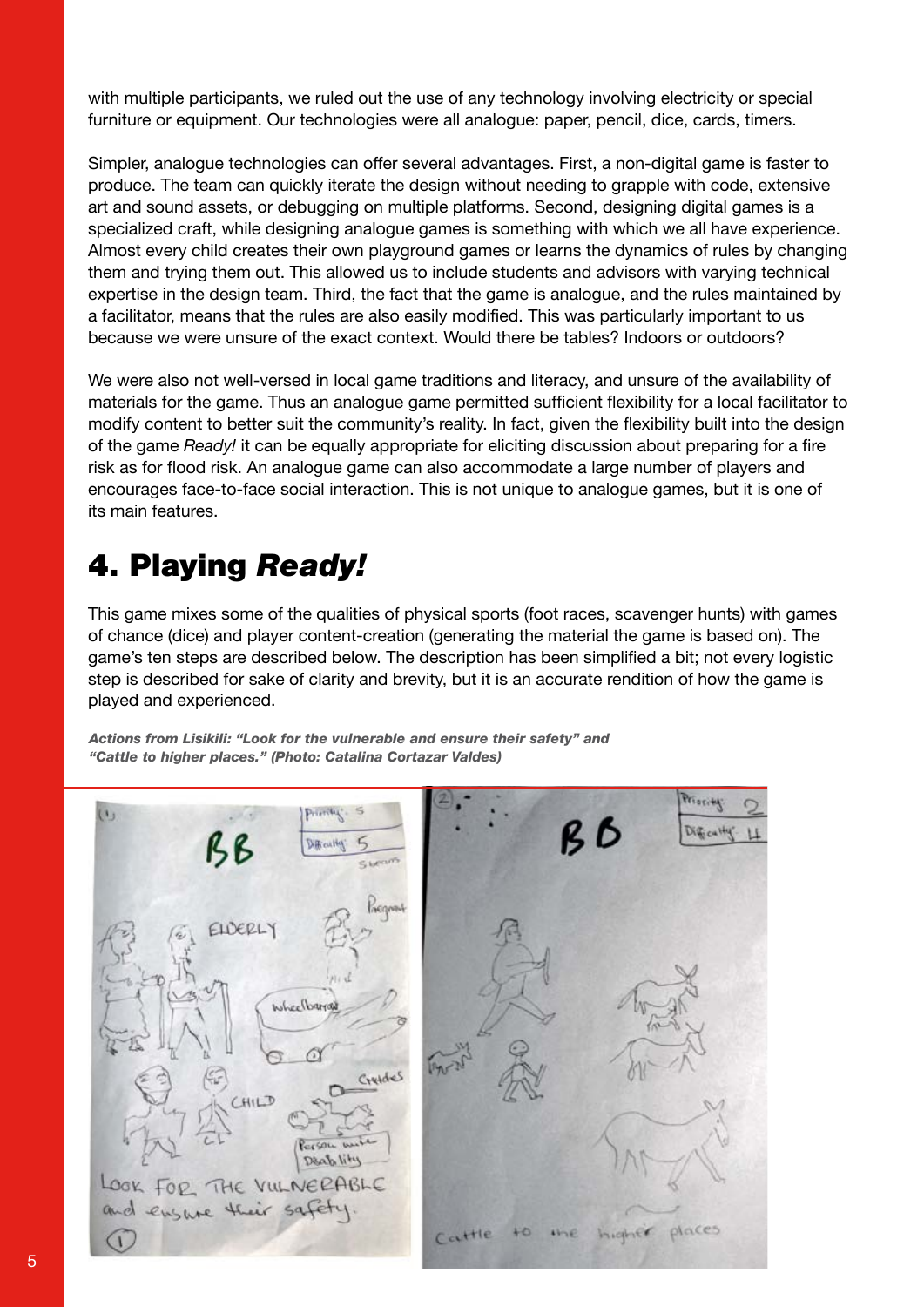*Introduction and scenario.* The facilitator splits the groups into teams of up to 20 players each, tells participants how long the game will take to play, and describes the game scenario. In the case of Namibia, the scenario was: "The river is rising and will reach your village within a week! What will you do to make sure your household is prepared?" The timeframe is an important consideration for the next step, envisioning the actions one would need to take to be better prepared and mitigate losses from the flood.

*Community brainstorm and envisioning.* During this phase players participate in a brainstorming activity to think of actions to reduce the community's flood risk. One member of the group writes the ideas down on a sheet of paper.

*Prioritizing actions.* From the brainstorm, community members decide on eight priority actions. These are up to the groups to negotiate – this part of the activity often generates a great deal of debate and discussion. Once they have their eight, they list them each on separate sheets of paper. Teams have a limited amount of time to for discussion and prioritization.

*Assigning difficulty for each action – the fourth stage in* Ready! *(Photo: Catalina Cortazar Valdes)*



*Assigning difficulty.* The team then decides on a relative difficulty for each of the eight actions the community has prioritized by distributing 20 dice between the eight sheets of paper. For example, one dice would be an easy task; five indicates a very difficult task. This involves a level of abstraction and evaluation that usually emerges from plentiful discussion and debate among team members. Again, the facilitator applies time pressure for carrying out this task, adding to the anxiety and excitement amongst players.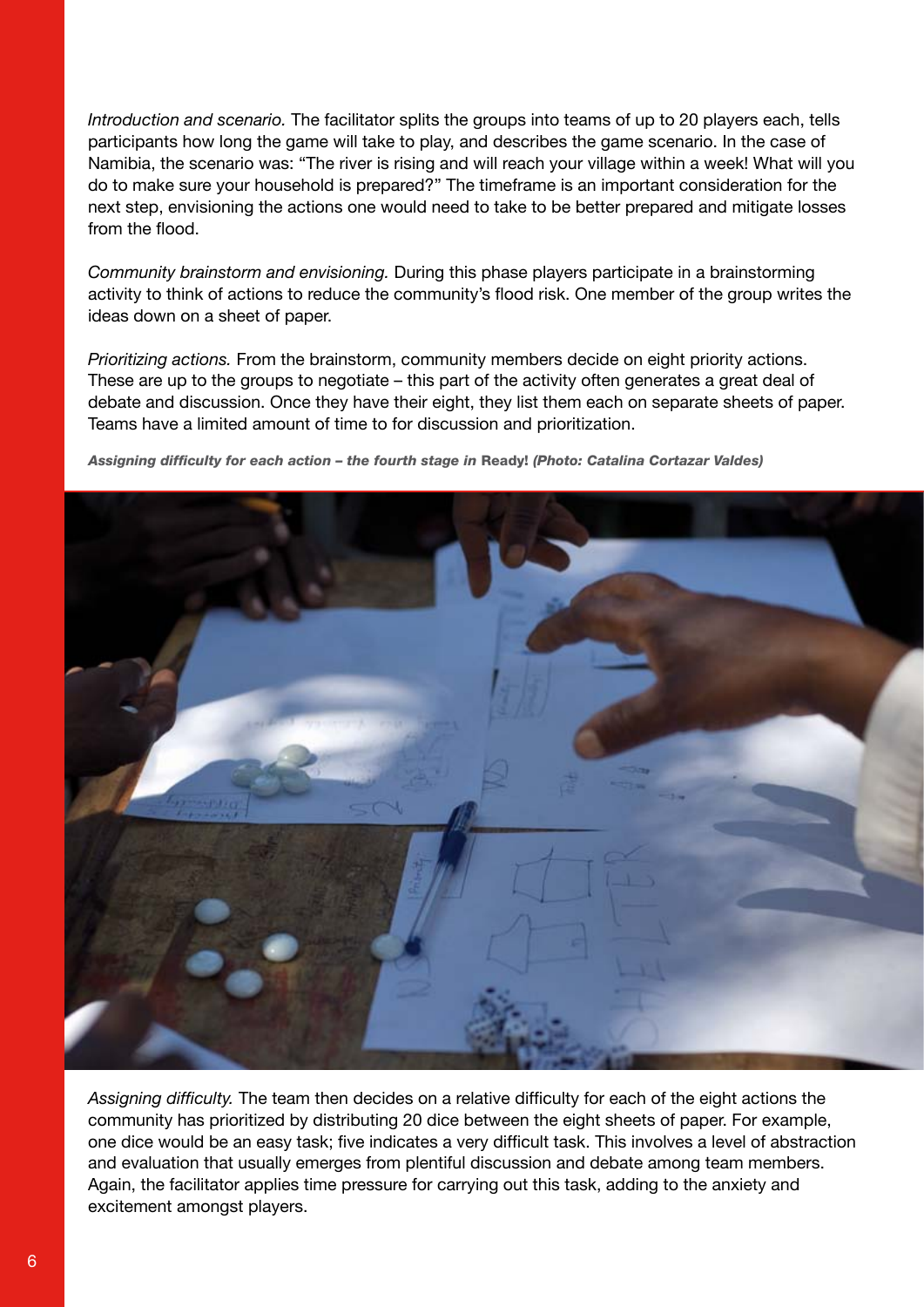*Prioritizing, part 2 (optional).* This involves players ordering their top priorities by numbering them from 1 to 8. This can be useful in the post-game discussion and as a way to assign a point value to each action. This is not a necessary step for play, however, and actions can each carry the same number of points for the game to have a clear outcome. In Namibia we tested several games with and without this step. We removed it in some cases for the sake of time.

*Playing the game.* All of the activities prior to this step involve creating the content for the game to be played. Now the actual gameplay, goals and rules are described. The goal of *Ready!* is to complete as many actions as the team can in a minute. To complete an action, one or more members of the team must locate an action sheet (which will be placed by facilitators somewhere in a field) with the dice on top of it, and roll each dice individually until they roll a 1. Once they roll a 1 they continue to roll the other dice (assuming that action is greater than one dice in difficulty). If two or more players work together to complete the task, they can each roll a dice at the same time, hence completing that task faster. When they complete an action they take the sheet and dice and go on to the next until time runs out.

*Set-up and strategy.* Facilitators and volunteers take each team's action papers and dice, and distribute them around the game space. In Namibia, this was usually a field about the size of a soccer field. It is also possible to play in an indoor space at least the size of a basketball court. In some instances of testing the game at Parsons, facilitators placed the action sheets near something they might reference, such as "use fire extinguisher" near the actual fire extinguisher. While it was not possible in Namibia, this can lend a great deal of realism and real learning to the experience. While the action sheets and dice are being scattered throughout the space, players are asked to come up with a strategy. Will they each act as individuals, or will they form small teams to complete actions?

*Players roll dice. (Photo: Catalina Cortazar Valdes)*

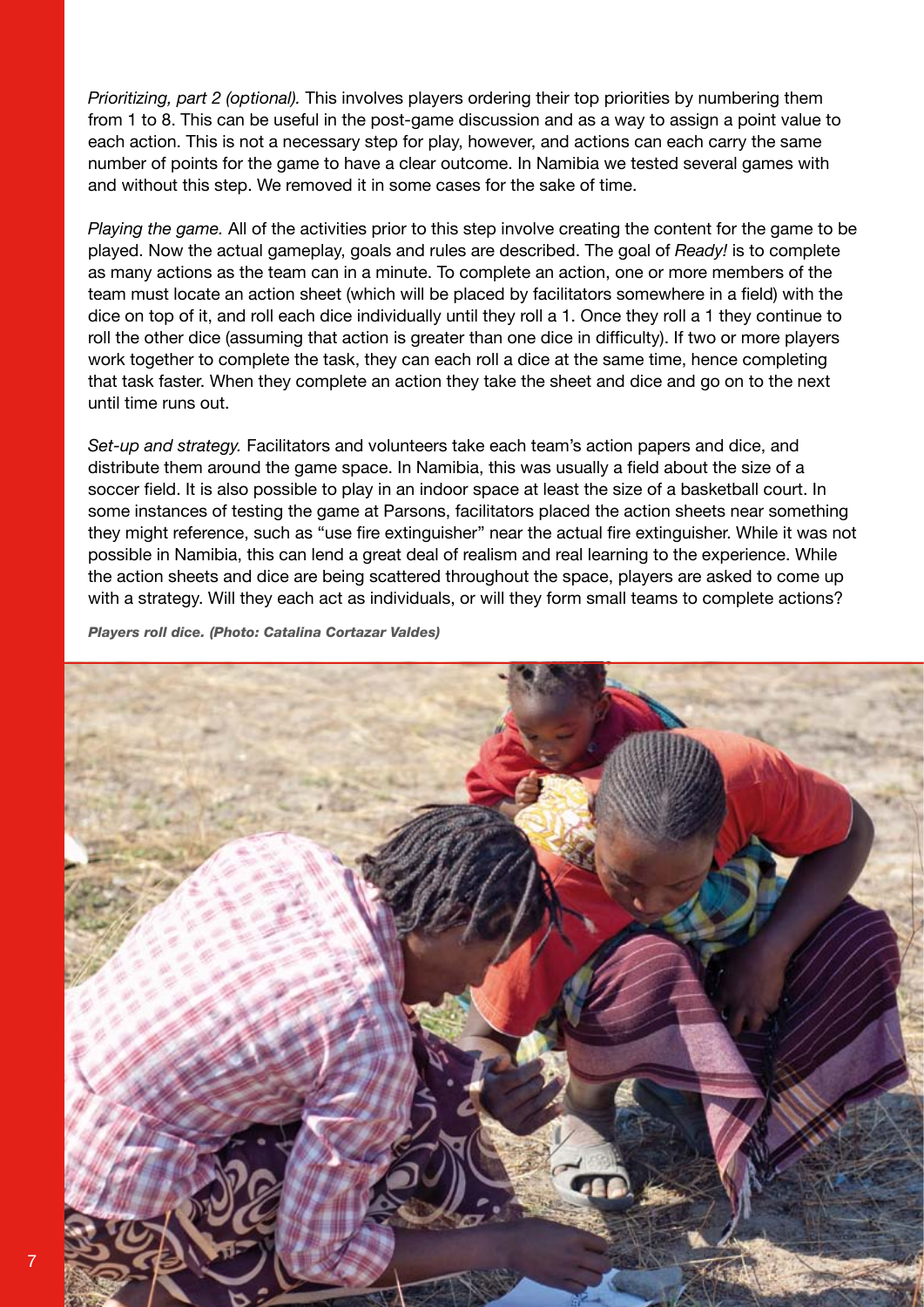*The race.* This is often described as the most fun part of the game. Players line up and at the count of three, race to find and complete as many actions as they can within one minute. This phase is usually very chaotic, with players running in circles as they try to find actions to complete, yelling for help, and frantically trying to roll the number one. Many players comment on how this phase of the game replicates the chaos and confusion of its real-world equivalent.

*The outcome.* During this phase, the number and types of actions each team has completed are tallied and read out loud. This moment is usually amusing, as teams are congratulated on the actions that they did complete and teased about those left undone: "You saved your livestock, but forgot to evacuate yourselves!" for example. The result is announced based on the number of actions players completed. If a priority number was assigned to each action then that number is tallied for the final result.

This may seem like the point at which the game is over. One of the most important activities, however, is the last: how can we take what we learned in the game and connect it to real life? This is where the post-game discussion comes into play.

*Post-game discussion in Isize. (Photo: Catalina Cortazar Valdes)*



*Post-game discussion.* This is when what was learned in the game is compared to real life and a discussion follows about how the actions in the game might be accomplished during an actual a disaster. In Namibia, flooding is frequent, and the discussion of the actions communities prioritized during gameplay formed the basis of discussion for local planning activities.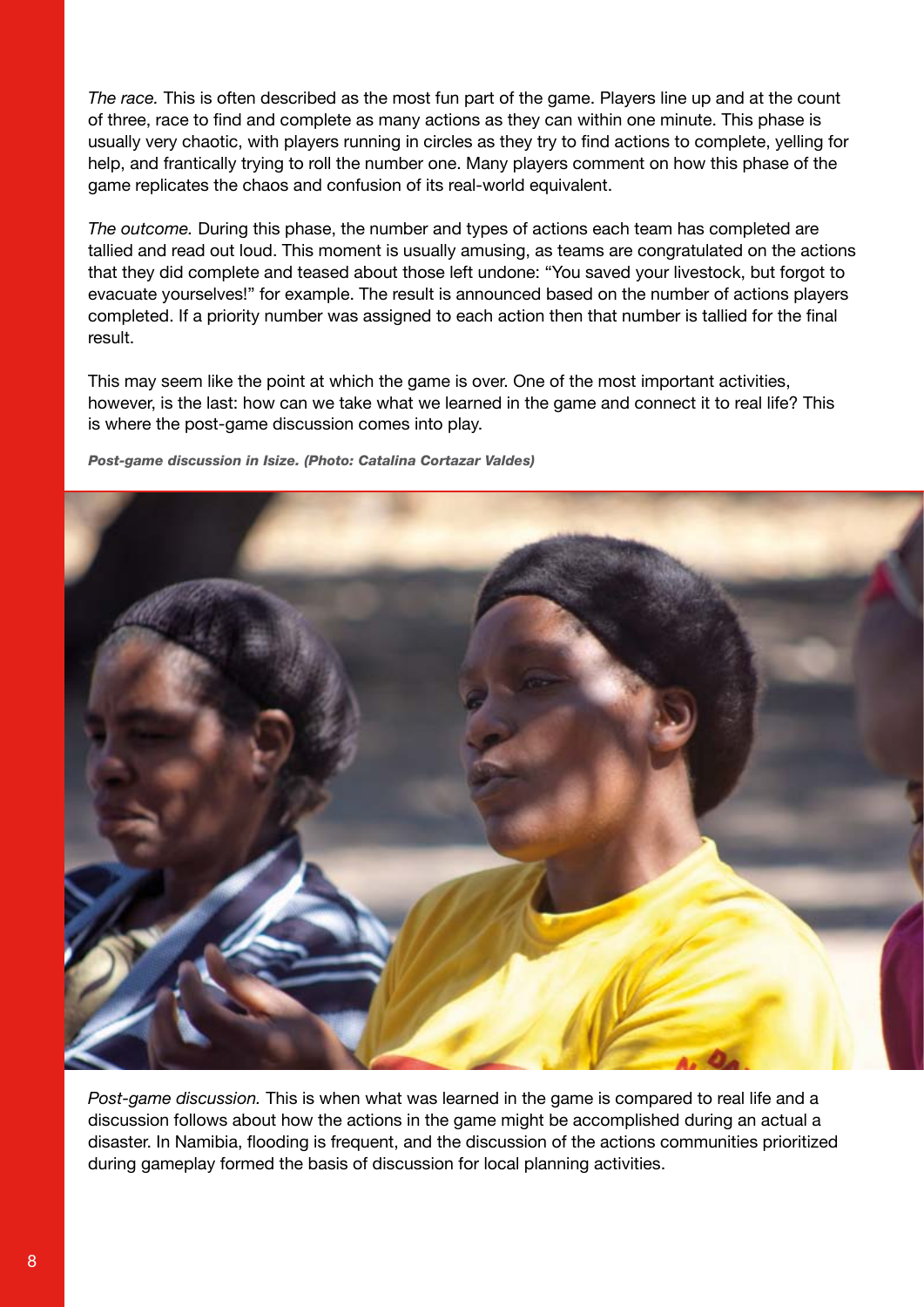Questions posed to players in Namibia after playing *Ready!* included:

- Did the other team complete the same actions as you and why?
- How did you choose your actions?
- What was your top priority?
- How did you prioritize your actions?
- How difficult would that action be to accomplish and why?
- Of all these actions what did you do the last time a flood came?
- What assets would you have lost by not completing certain actions?
- Now that you've identified what actions are important to take, are there some that you'd want to do sooner, such as during the month when the rains start upstream, or as soon as a rise in the water level is detected?

The first nine steps of *Ready!* emphasize team brainstorming (what can we do in the event of a disaster?), prioritization (which actions are most important to mitigate loss during the moments before or in the beginning of a disaster?), planning (who will perform which tasks?), and collaboration (how will we perform the tasks as a team?). It is during the post-game discussion, however, that the connection between the game and real life is made.

### 5. The importance of discussion after the game

As we have played the game in several contexts, it has become clear that playing *Ready!* has most learning impact when it's followed by discussion. We have found this to be equally important in other game activities we have developed. The essential learning moment in the game is the post-game discussion. This is when what was experienced in the game is compared to real life and how the gameplay models and frames the community's past experiences and future goals.

Comparing how the game reflects reality is as important as discussing how the game differs from reality. After *Ready!*, facilitators lead a discussion with the players. By answering questions about their experience in the game, participants begin to see the gaps between the make-believe scenarios in the game and what they know or have experienced in previous disasters. The relationship between the rules of a game and how one experiences the world always involves such a gap. Game designer and scholar Ian Bogost (2004) said a "simulation is the gap between the rule-based representation of a source system and a user's subjectivity".

The most important function of the simulation gap is to provide an internal conflict for players as they attempt to negotiate the world of the game and their own experiences of reality. This leads to connections between actions taken in the game and actions that might be possible to take in real life, or in the words of Bogost: "The possibility space of the game exceeds the game and spills into the world."

Can the game generate new ideas for our everyday actions? In *Ready!*, one of the most fruitful post-game questions is: "How many of the actions you identified in the game did you actually do the last time a flood came?" In Namibia, participants looked at each other knowingly. Several of them said that while they came up with actions in the game, they didn't take many of these actions in real life. Local Red Cross staff well-versed in DRR were then able to have a more detailed discussion about each of the actions, which ones the community members would consider in the coming year, and what the challenges to action were. While there wasn't time for this during our visit, some of the Red Cross staff and volunteers said that they could see this discussion leading to a detailed DRR plan with different timeframes: actions to take a year in advance of the flooding season, six months away, one month away, etc.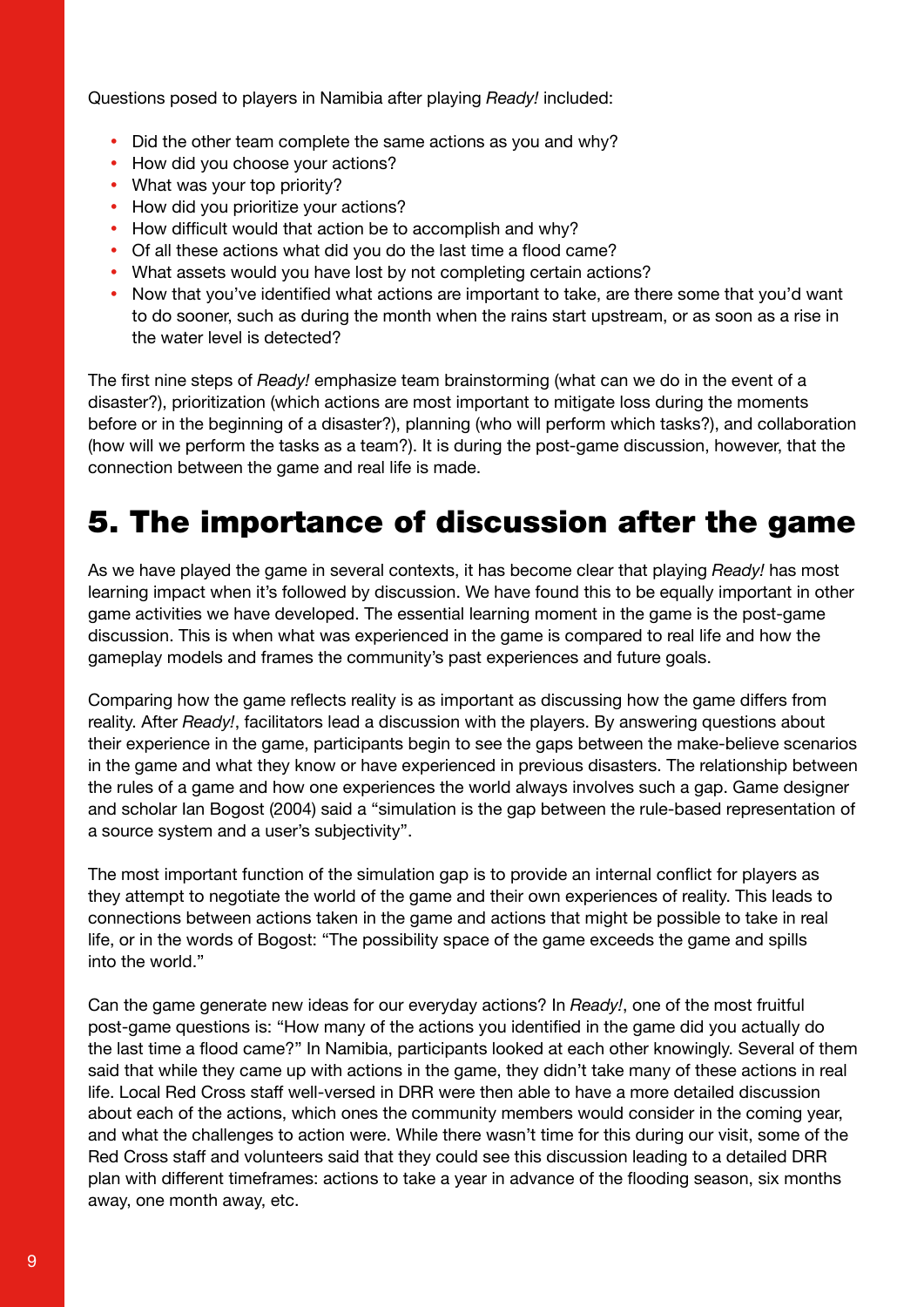## 6. After Namibia: a game with many uses

Since our first field-based play-tests of *Ready!* in Namibia, the game has been played in several other countries and settings by over 400 participants: from communities in Ecuador to Uganda to senior Red Cross staff at a meeting in the Netherlands and participants at the COP 18 UN climate talks in Doha, Qatar. One of the unique features of *Ready!* is that the content is always rewritten by players; the game can be about anything from community activism to disaster preparedness. The structure of the game remains the same, however. It involves discussion, debate, teamwork and the ability to quickly change tactics based on current conditions.

It is important to note that well-designed games are rooted in the content of the game – their rules, mechanics, dynamics and aesthetics. The challenge in designing "games for x" is in crafting an experience that links content and action, form and function. In 2003 semiotician and learning theorist James Paul Gee described a corollary between the relationship of content and action in any social practice:

> *An academic discipline, or any other semiotic domain, for that matter, is not primarily content, in the sense of facts and principles. It is rather primarily a lived and historically changing set of distinctive social practices. It is in these practices that 'content' is generated, debated, and transformed via certain distinctive ways of thinking, talking, valuing, acting, and, often, writing and reading.*

In *Ready!* the action-based elements of the game involve team strategizing, racing and rolling dice. The scenario can be changed, which has led to the game's use in so many contexts. It has been played with urban communities in Nairobi for fire safety and other disasters, as well as with women's reproductive rights organizations in the US to identify priorities for the year and develop a tactical action plan. Despite the interchangeability of the scenario, the game is always about deciding what collective actions to take to address a challenge and prioritizing those actions. As Gee put it, the "social practices" modelled in *Ready!* include setting priorities for a community's action plan, deciding who will take these actions, whether they are individual or collaborative, and how to work together to avoid confusion during the event. Players generate their own content through Gee's examples of "thinking, talking, valuing, acting, and, often, writing and reading".

#### 7. Assessment and design recommendations

*Ready!* has been tested in the field in Indonesia, Kenya, Namibia, the Philippines and Uganda. Results from each site vary because of culture, differences in the activities and projects surrounding the games, and audience variances (gender, age, literacy, urban, rural). These differences provide us with a multifaceted understanding of the things that worked and the things that did not work in our implementation of the game. This has provided us with rich data from surveys and Red Cross Red Crescent assessments. As I write this, more sites are integrating *Ready!* and similar games into their programming, and more results will probably emerge. Consider this a snapshot from a changing field of knowledge about how to design effective games for humanitarian purposes.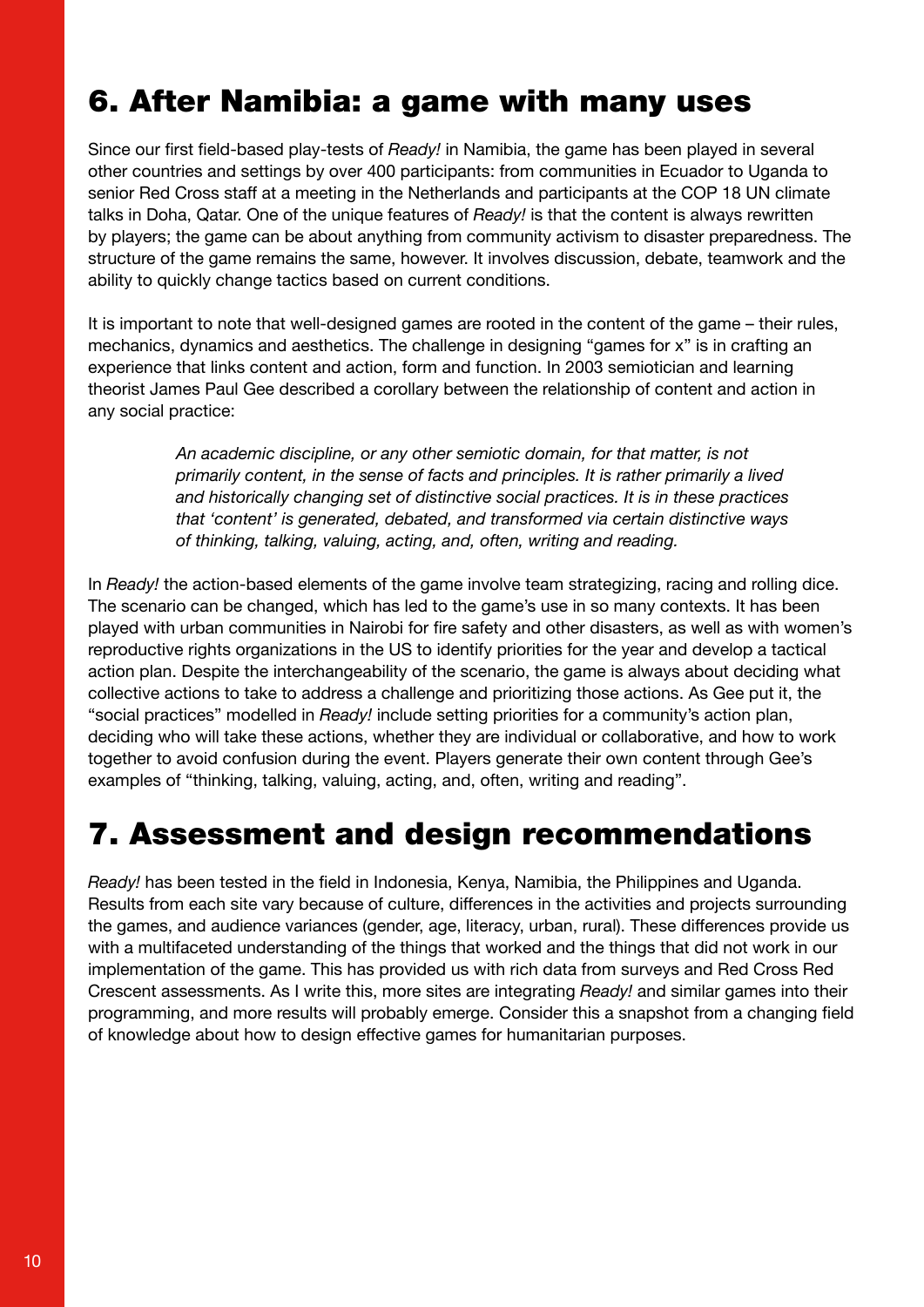#### 8. Lessons learned and key insights about humanitarian games for collective learning

*Localize, localize, localize.* Perhaps the most important lesson is to learn how your games are received in different cultural contexts and how to localize them so that they can be run in areas with varying access to materials, technologies and spatial configurations. This involves addressing local perceptions of games, play-testing with local partners before the games are widely released and engaging local stakeholders in the game design process. It is important to know how community hierarchy, including gender, is perceived. While games allow us to explore social codes, it's important to be sensitive to them in a game's design. For example, is it appropriate for members of the opposite sex to touch? A game involving linked arms, for instance, needs to be modified or divided by gender if it isn't. That said, games can often provide a safe space for the exploration of gender and social taboos. We have seen games involving role-playing the opposite gender generate some revelations and empathy if the game provides the space for everyone to do so.

*Address local perceptions.* Another fundamental lesson – and challenge – in designing games for these contexts is to take into account cultural relationships with games and play. We learned that in Namibia gameplay is considered primarily the realm of children. Adults typically did not pass the time with games. In a report on the games in Namibia, it was noted that:

> *Participants who showed up for the game were primarily young adult females and their children, revealing that new strategies may be necessary to obtain more balanced participation from men and community elders. Within the communities where games were implemented, [the Namibian Red Cross] indicated that the local staff may have to re-package the games as "role-playing activities" or "simulations" in order to attract the interest of adults and community decisionmakers, to overcome the stigma that they are primarily a youth-oriented pastime. (Maenzanise and Braman, 2012)*

Considering what the activity is called will change based on local perceptions. Check and see how the terms "game", "simulation" and "activity" are received by potential participants and use terminology that won't alienate your target audience.

*Design and test locally.* Instead of a linear process of research, design and deployment, we've found the best process for designing games that are culturally suitable and well integrated into Red Cross Red Crescent goals is an "iterative" process of trial and error. This is not unusual; most games undergo a cycle of research, design, testing and modification. However, in the case of game design for a global context, this involves several cycles of research, prototyping and testing, both within the design group and in the locations where the games will be used.

It is key to test on-site in order to localize the games and ensure that the documentation is clear. Even if we cannot travel to the location for which we are designing the game, we sometimes can find people in the field to facilitate and test the games on-site. In this case video documentation is essential. Videotape or photographs can answer many questions such as "what did the game playspace look like?" and "how were players arranged?" An image is worth a thousand words and is also more honest – while players may say they were engaged, video footage might show otherwise!

In addition, understanding the symbolism and local cultural perceptions of materials in the game is equally important. Dice, familiar as a non-controversial game element in the US, was either not familiar to our play-testers in Namibia or considered symbolic of gambling and vice, and therefore carrying negative connotations. When *Ready!* was played in Indonesia, the use of dice was even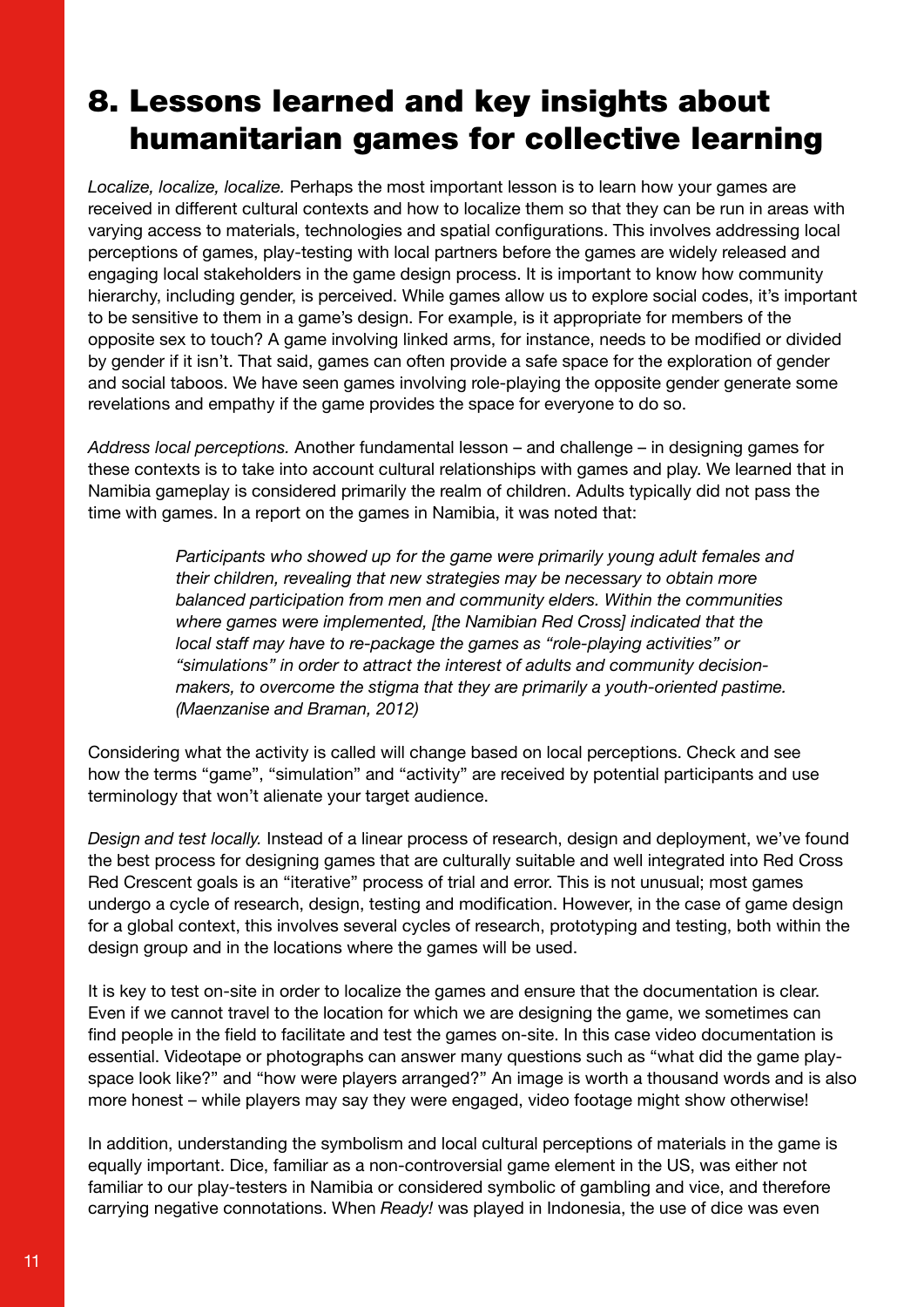more controversial due to these connotations. Learning how game elements and activities are perceived is critical to the success of the game. Participants might play them out of politeness once, but a game's longevity is compromised if its elements aren't culturally integrated, understood or accepted.

*Engage participants.* In the words of designer John Thackera (2006), "Design with, not for." To develop games for use in a variety of contexts demands an understanding of the complexities and nuances of local problems. Sitting in the US trying to understand these problems is incredibly difficult if not impossible. However, if we can develop a practice of designing *with* communities, we can better address their concerns and aspirations. Designing games with communities is one way of encouraging local sustainability and knowledge. Because games are at their heart dynamic systems, learning to design them facilitates a deeper understanding of how systems work. In addition to the systems thinking that underlines any gameplay or design, designing games also emphasizes an understanding of each other. To design a game that others can play and enjoy involves an open and iterative mindset, and most importantly, empathy. Observing and learning from players to improve the experience and design of a game helps cultivate an empathetic perspective. Pablo Suarez, the Climate Centre's Associate Director for Research and Innovation, shared with me some recent techniques he is implementing in co-design:

> *When time allows in the debriefing, we invite participants to form small groups and recommend ways to modify the game design, materials and facilitation so that gameplay better captures the real-world system and/or the issues that matter to participants. This has proven to be a remarkably rich exercise, with people becoming quasi-game-designers, and really diving into the depths of system complexity, learning and dialogue objectives and priorities, etc. Really rich conversations emerge (as well as cool tweaks to game design).*

PETLab is currently developing and testing co-design workshops for participatory game design to assess whether this provides a deeper understanding and dialogue about local issues.

*Play local games.* In the context of the Games for a New Climate initiative, power dynamics are further complicated by the nature of the project: they often involve foreigners representing a powerful organization visiting a local community that perceives the organization as more powerful than it actually is at solving real local problems. One way to shift the balance of power in the very beginning of a field visit is to start off by asking participants to teach the team some of their games. This was something we did to break the ice and set a playful context for the week in Namibia, as well as help us understand the kinds of play mechanics we might build our games upon. Playing local games with the participants – often games the visiting team is not very good at – can help provide some levity as well and set a playful tone. Playing games together is a powerful leveller.

*Plan for facilitation.* A plan for training game facilitators needs to be integrated into the process of designing your games. Like most non-digital games, all of the games we have developed depend on someone to facilitate each game (prepare materials, explain rules, referee, and chair discussions). While it is true that players can read and learn the rules to games on their own, we have found that in most situations, a leader will facilitate the translation of rules so that play can start faster. Imagine your own experiences with card and board games. Often someone who has played before teaches new players the rules.

We have now started developing materials and learning exercises for game facilitators to be able to successfully run games and improvise if needed. One of our techniques has been to test facilitation by having players run the games with the help of a written guide. This shows us how effective we are at explaining how the game should be run in writing. This is similar to a "rules test" in game play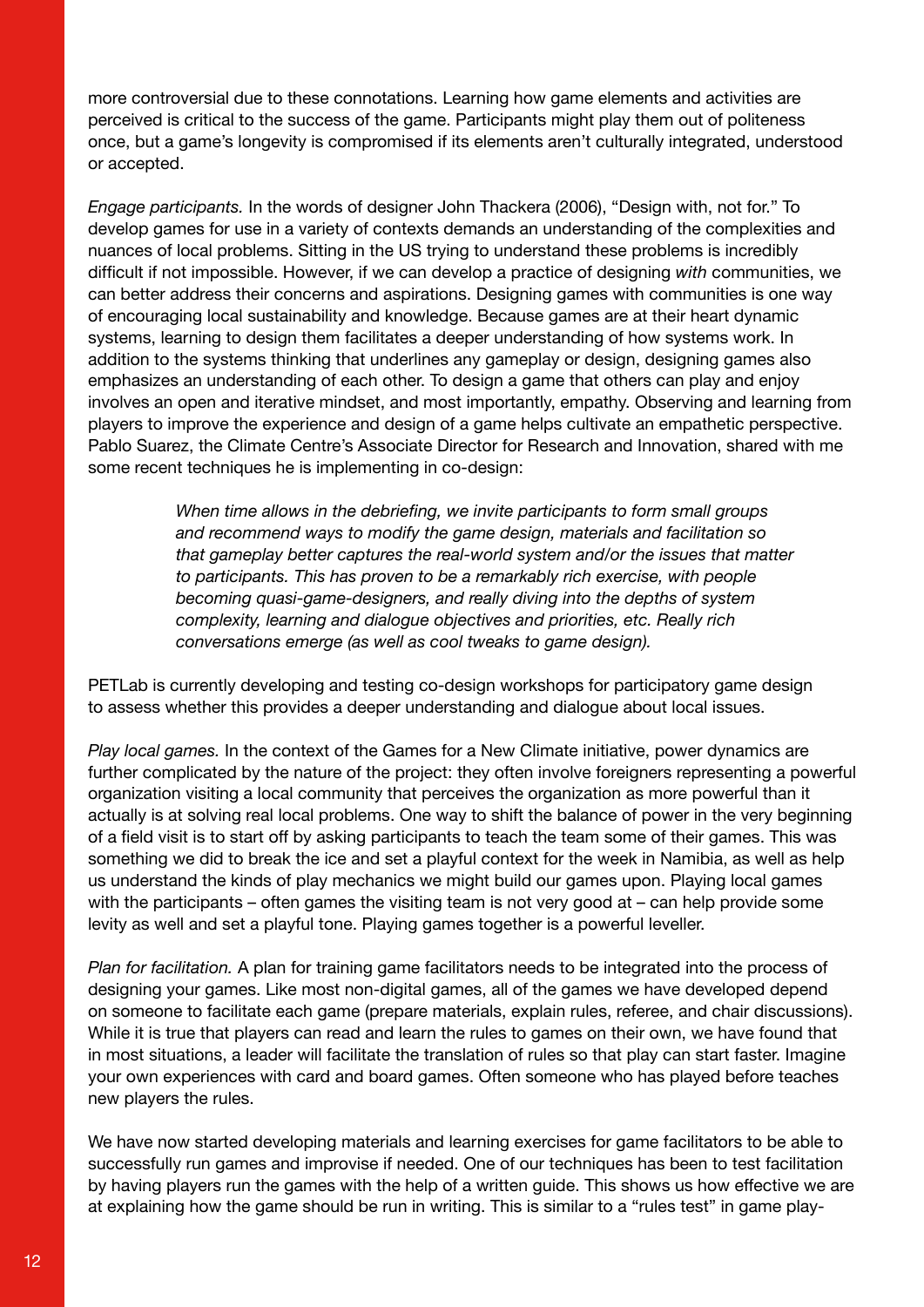testing, when the designer observes players interpret (and often struggle) through the rules. We do this first with others in the design team, second with play-testers we bring in, and finally remotely in the field after we have prepared a local play-tester by playing the game several times. As much as the game needs play-testing to refine and balance, the facilitation plan for the game and written materials that go along with it need testing and balance too.

*Consider power dynamics.* One of the biggest challenges creating these kinds of games is the balance between the power of the player to make their own choices in the game and the power of the designer to guide the game's aesthetics. For example, a game about the US federal deficit that rewards budget cuts is rhetorically very different from one that rewards the use of taxes. Of course, the most balanced game would allow players to choose more than one strategy to pay down the debt, and let them play the system to see the pros and cons of each strategy. The designer makes choices about how to simplify a real-world model and what goals, rewards and feedback loops to include. As one can imagine from the prior example, these choices are largely born from a designer's worldview and politics. When a game provides only one pathway to a goal (budget cuts, for instance) it is not balancing the power of the designer with the powers of the player. The game provides what is called in game-design parlance a "dominant strategy". To avoid this, the primary question to periodically ask in the design process is: "What choices can the player make and are they truly meaningful?"

*Learn institutional culture.* Understanding the Red Cross Red Crescent's mandate and having a sense of the kind of work the Movement does is critical to designing games to support their work (and even in deciding which aspects of their work are suitable for games). This is where insights from the field, for example from shadowing local volunteers, and even going through training and becoming a volunteer, is an informative framing step in the process of co-designing games. This insight can be transposed to other partners as well. Spending time learning the institutional culture can help game designers get a better sense of what's at stake and what the organization's priorities are.

*Use Creative Commons.* A Creative Commons license can ensure that creators are credited (and traceable), but that works may also be copied, changed and distributed, with terms that are tailored to the game. This seems like a detail, but it is particularly important with games. Games should be a community good, freely shared and modified. This is a natural perspective, since most games are considered a form of folk culture. However, as games are used for more serious goals and design itself is professionalized, it is important to recognize and understand who made the game and for what reason. Games should include author attribution, but this doesn't mean they should be locked down and privatized.

#### 9. Conclusion

With more assessment in the field and open dissemination and training, games for humanitarian use can become a powerful tool to address the systemic issues at play in all kinds of places and contexts. As an experience that sits outside our everyday activities, games can reflect current realities and project possible futures. This is their power. They allow us to engage in action without serious consequences; they enable learning by trial and error. Understanding how games express ideas through action can ultimately help us understand the systemic nature of the many problems we face today. However, "games for x" are not a self-contained solution. They become useful for real-world problem solving when we reflect on the continuities and breaks they make with our lived experience.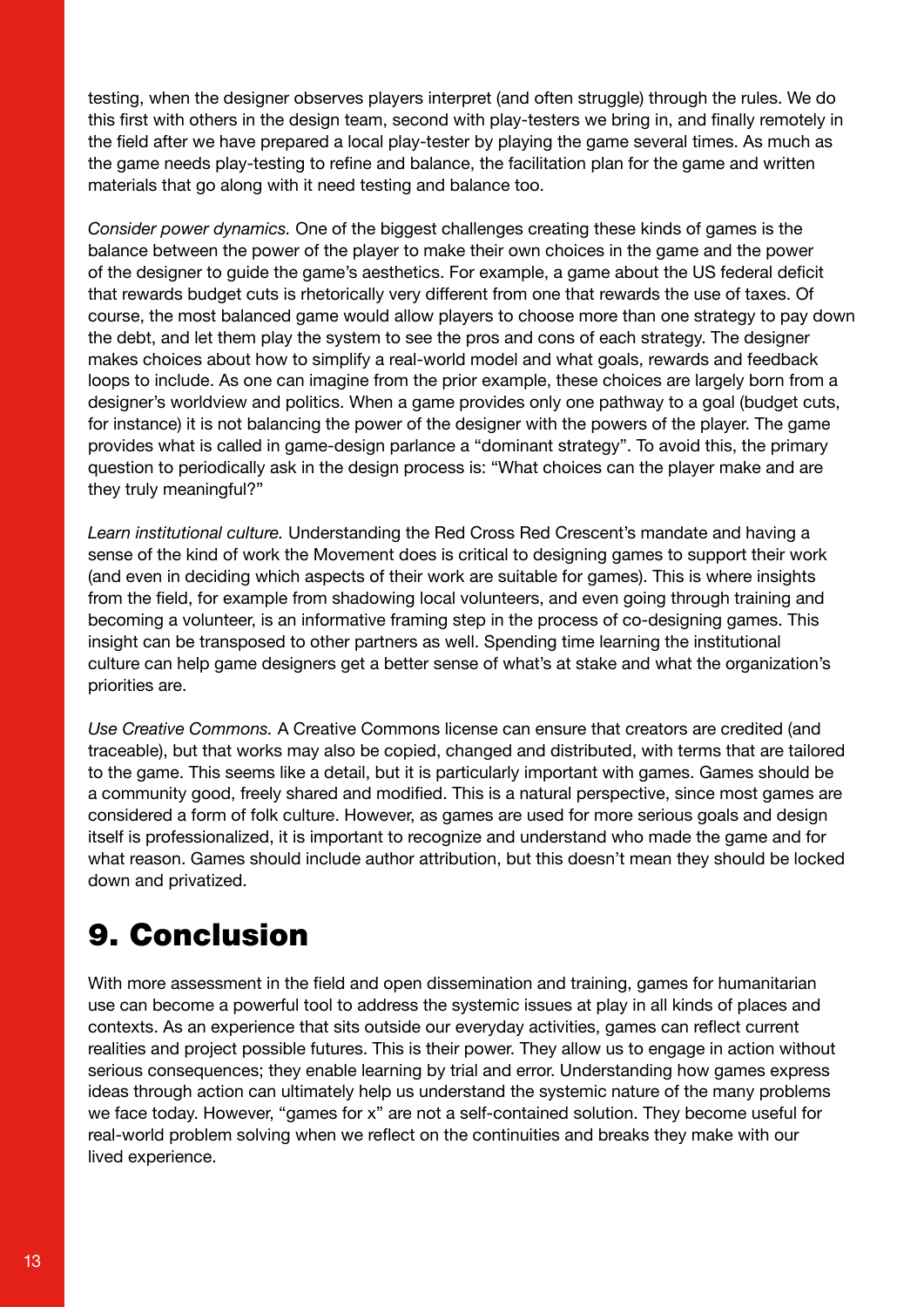Designing games involves responsiveness to how our experiences and knowledge differ, and how we can open the design process up to designing games with communities and practitioners from different fields. The work between the Red Cross Red Crescent partners and PETLab has become a four-year case study for how different fields can come together to facilitate learning and real-world action. While we each have our expertise, some in design, some in logistics, some in climate science, some in fishing, and more, we can bring these into the game design process.

A game is not designed – and can't exist – in a vacuum, it is a community of designers and players who make it meaningful. Each time we play, we may not know in the beginning what the outcome will be. This is one reason why we have played games for millennia and why we often use games to explain aspects of life. This paper is an attempt to capture some of the work applying games to problems such as climate change, and to share what has been learned so that we can be more resilient, knowledgeable and engaged in the face of an uncertain future.

# ACKNOWLEDGEMENTS

I would like to thank my graduate students Ramiro Corbetta, Arshaan Sarang and Catalina Cortazar Valdes for their work on *Ready!* and their involvement in this project. Thanks to the Climate Centre for their support and helpful advice on this project, including Maarten van Aalst, Pablo Suarez and Carina Bachofen. Thanks to the American Red Cross for their support for the on-site play-testing and project development, and to Parsons The New School for Design for sustained support of this work.